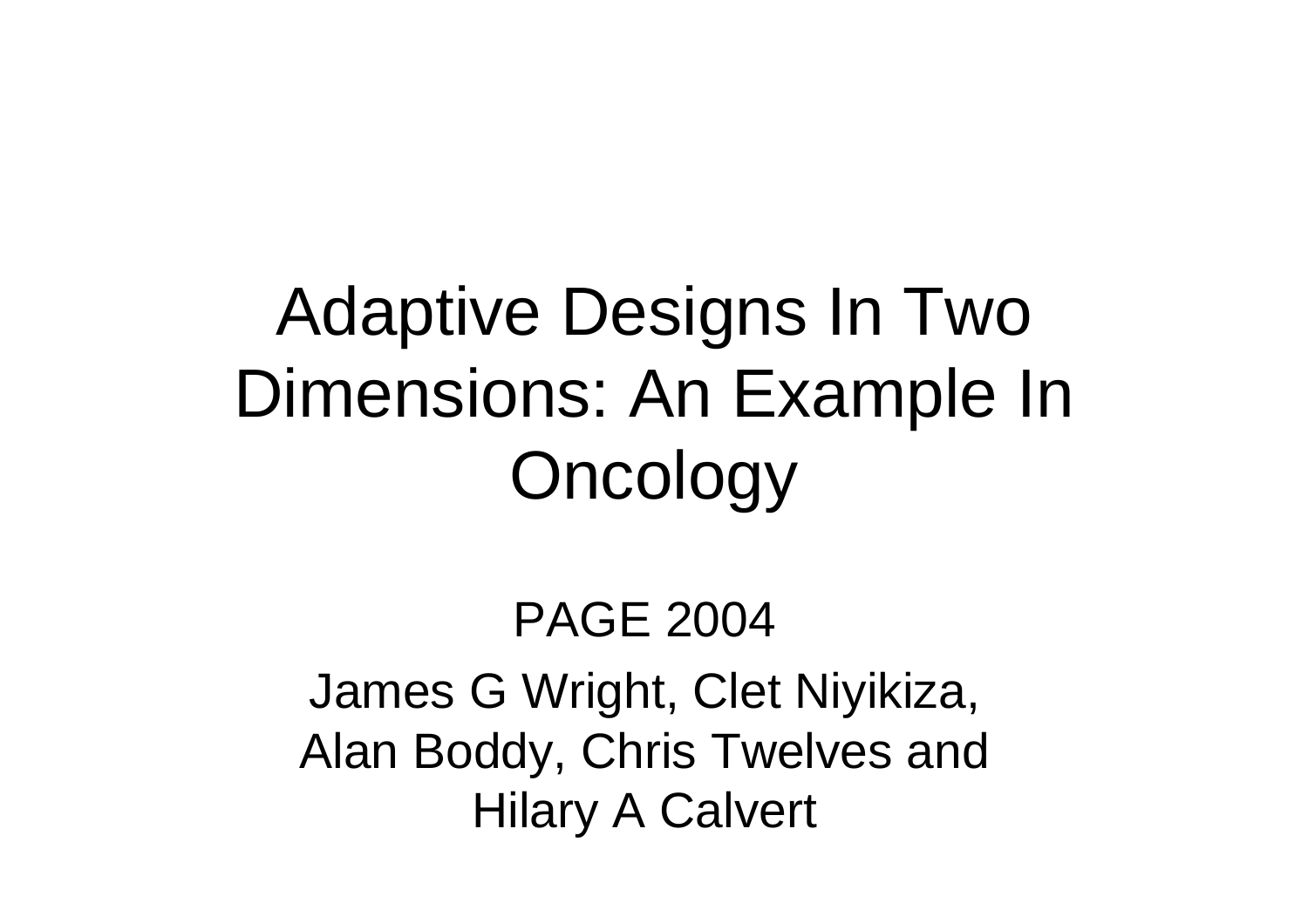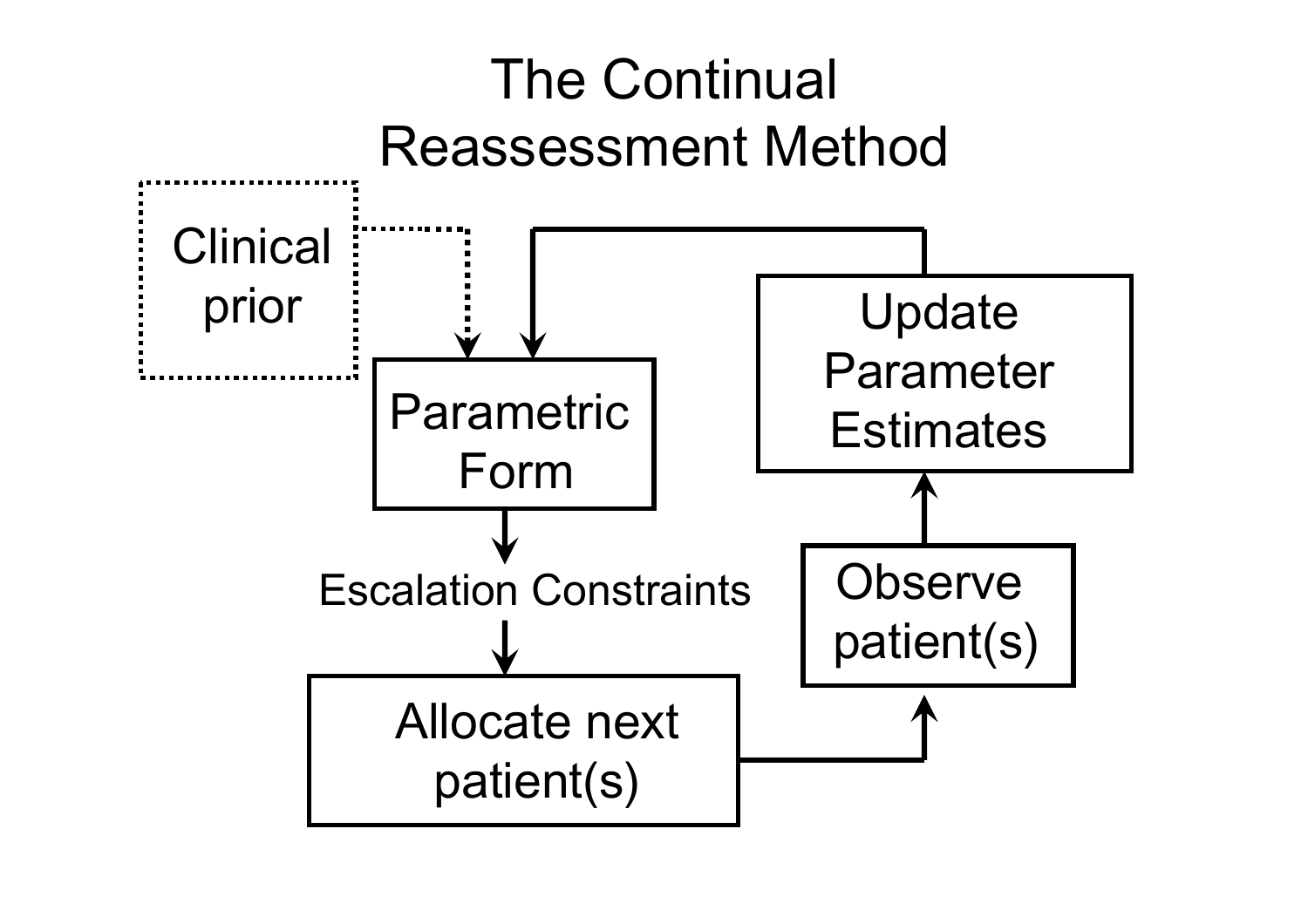### The traditional phase I trial is a Markov chain

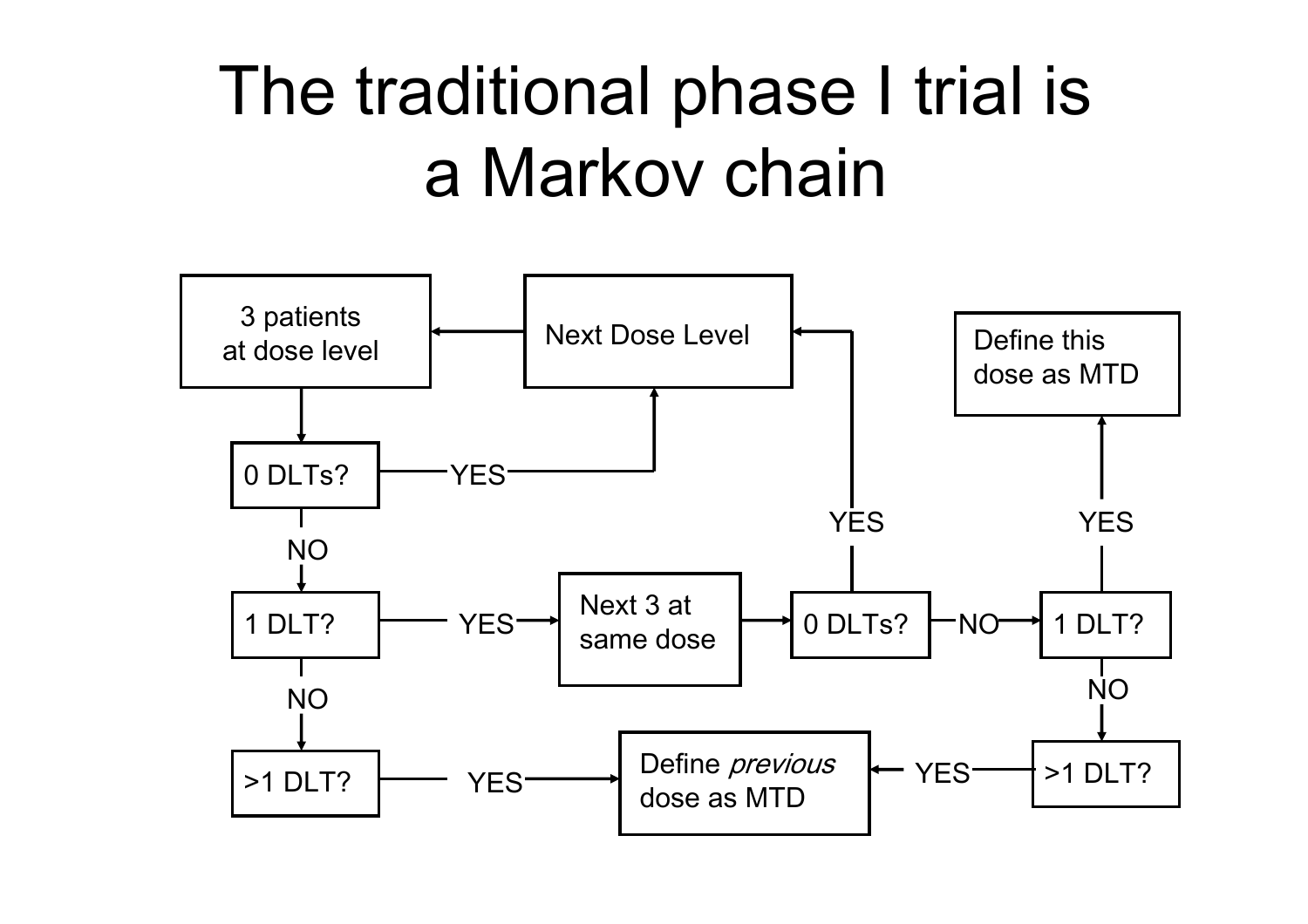### Toxicity contours in 2D



• Consider efficacy to focus patient "chains" on desirable regions of the MTD contour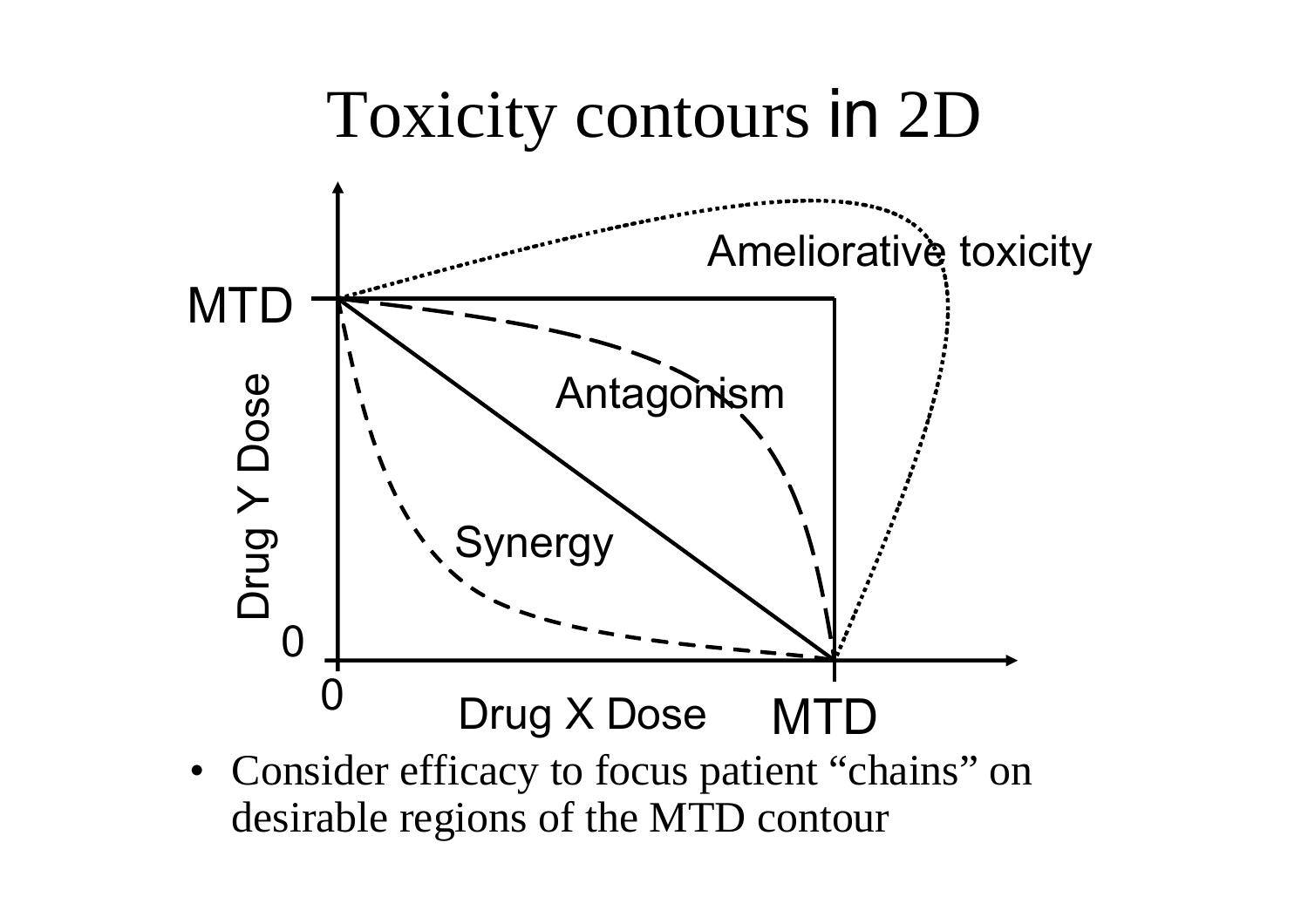# An (arbitrary) parametric form

$$
Pr(DLT) = \frac{\exp(a + bx + cy + dxy)}{1 + \exp(a + bx + cy + dxy)}
$$

- Pr(DLT) is a *nonlinear* function of combined dose.
- •Quadratic form describes interaction between the drug doses
- We should avoid ameliorative toxicity in dose escalation trials.
- Therefore, d is constrained for the dose space.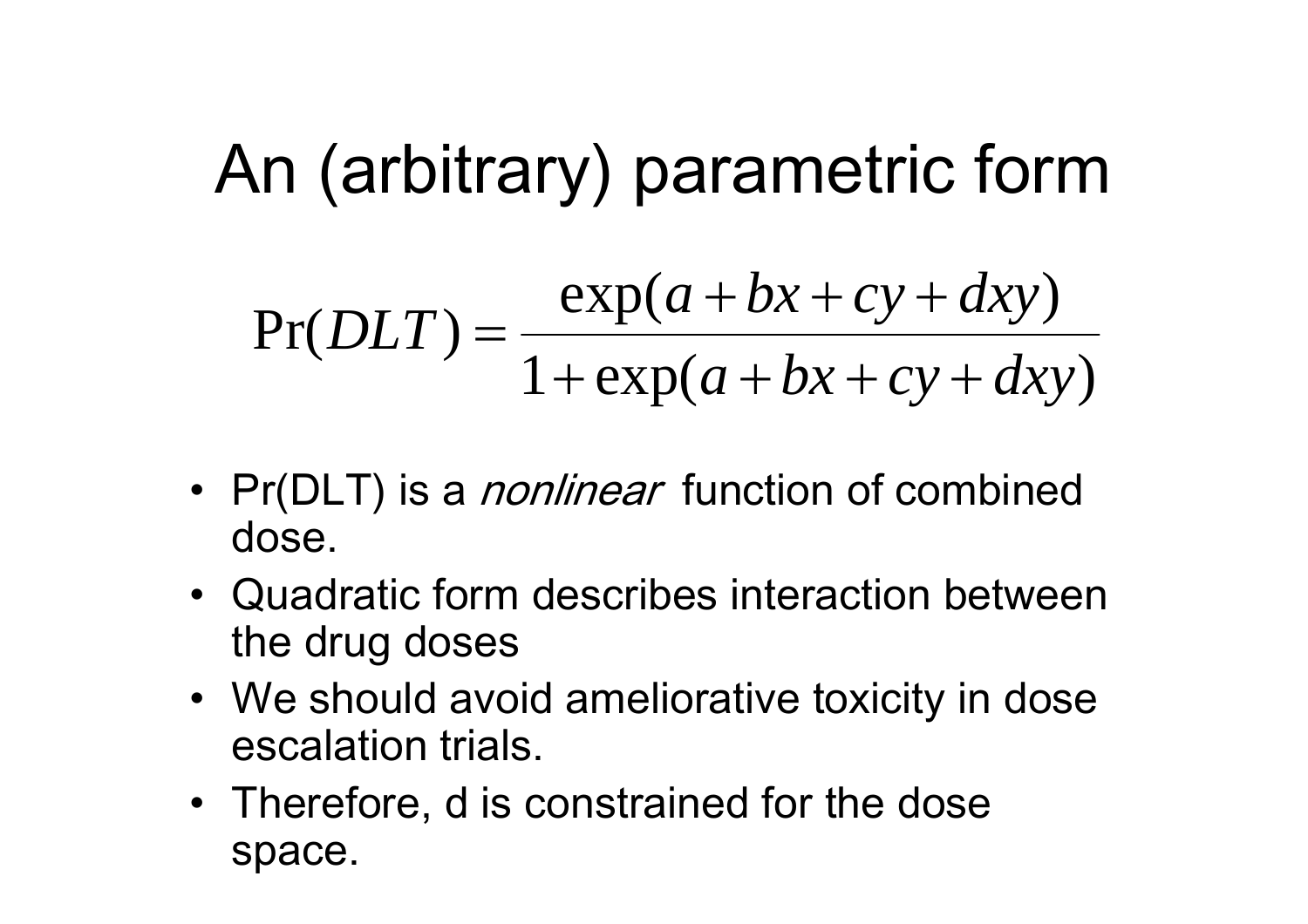# Escalation constraints are critical for protocol approval



• The model shares information among chains – restraining to doses with Pr(DLT)<0.3.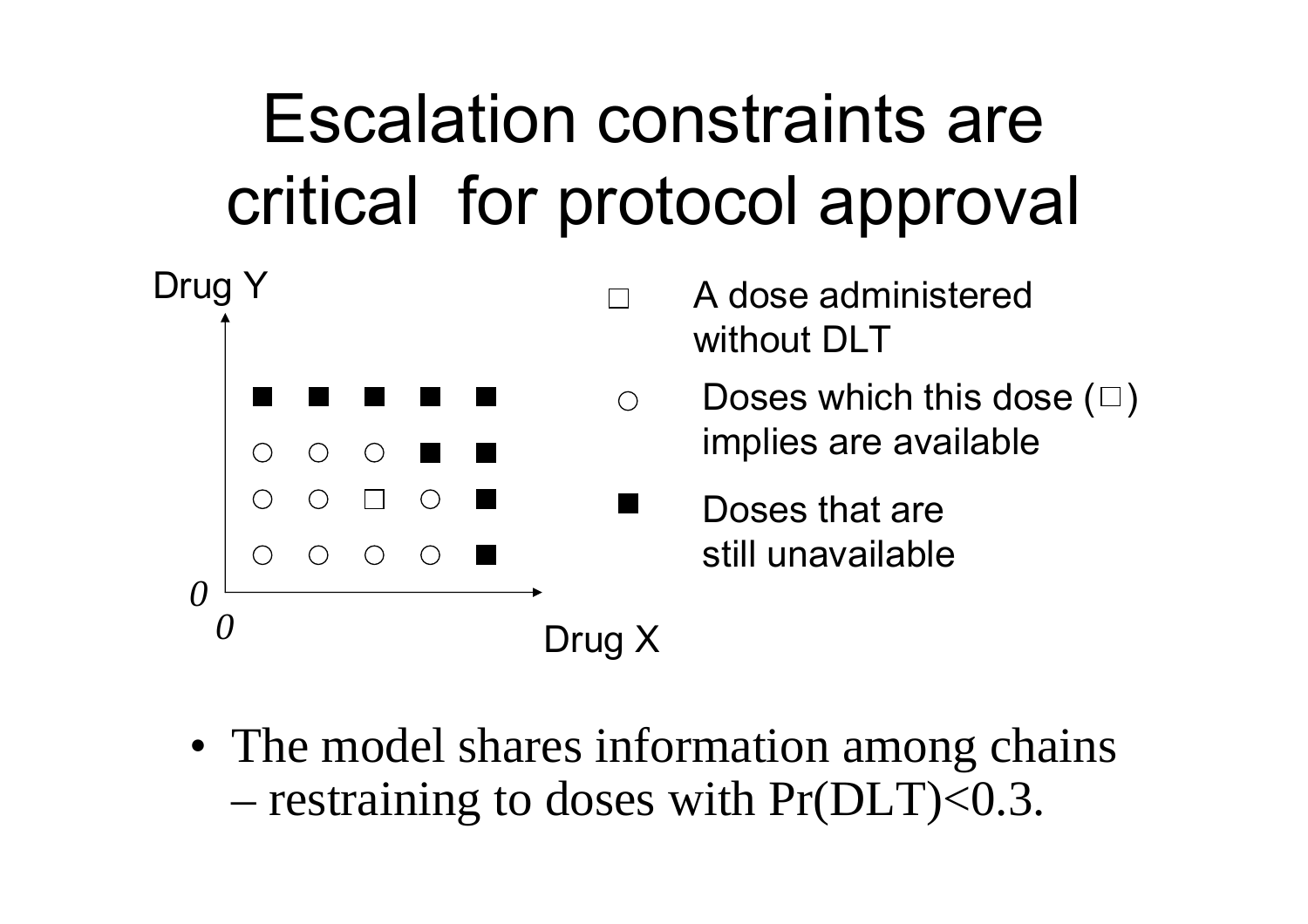### An example

- Data from a traditional Phase I trial were resampled for DLTs at each dose combination explored.
- 2D CRM and actual trial design compared on identical sequences.



| Level          | Pr (DLT) |
|----------------|----------|
|                | $1/9 *$  |
| $\overline{2}$ | $1/9 *$  |
| 3              | 2/9      |
| 4              | 2/3      |
| 5              | 1/3      |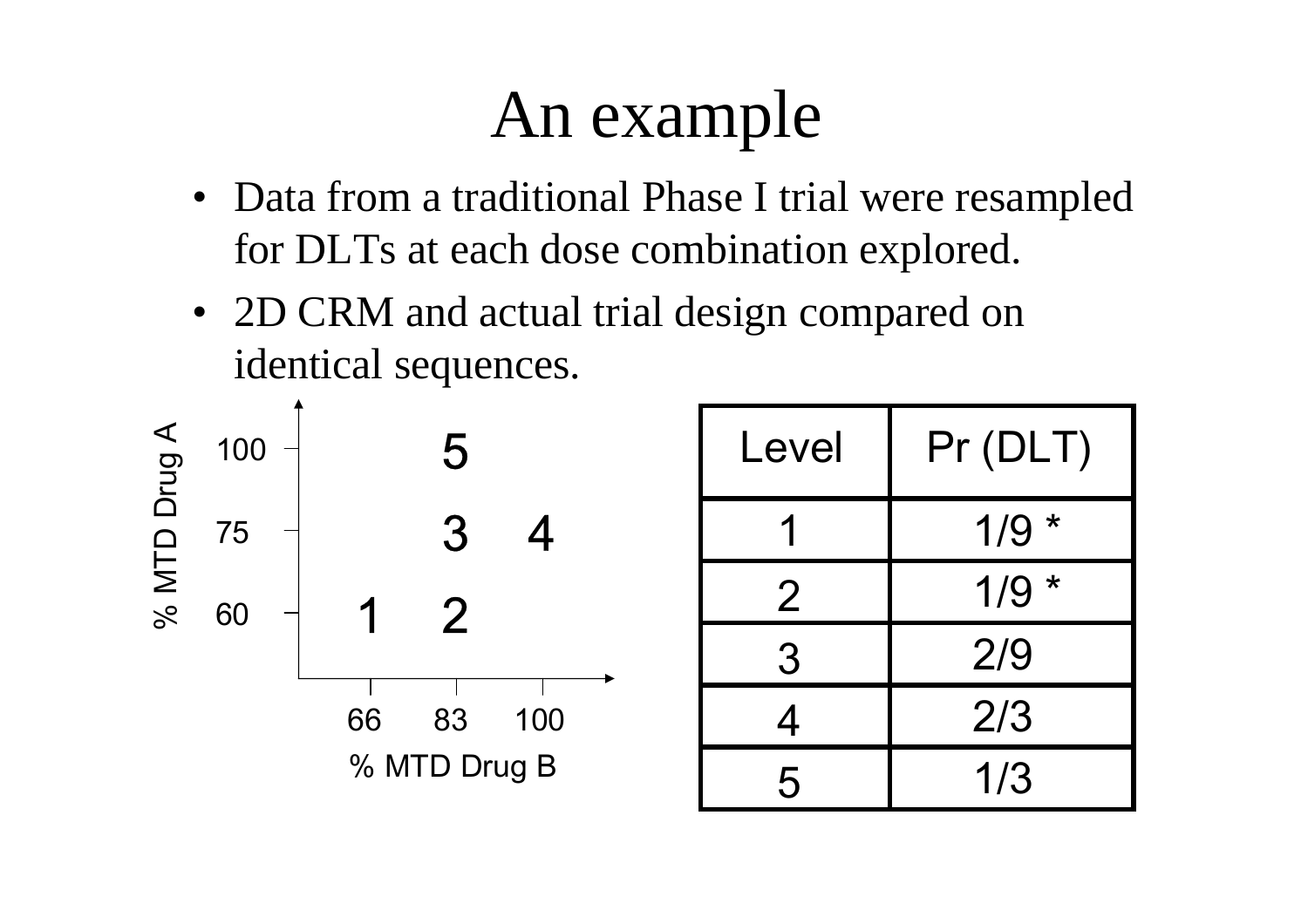#### Traditional Trial MTD recommendations

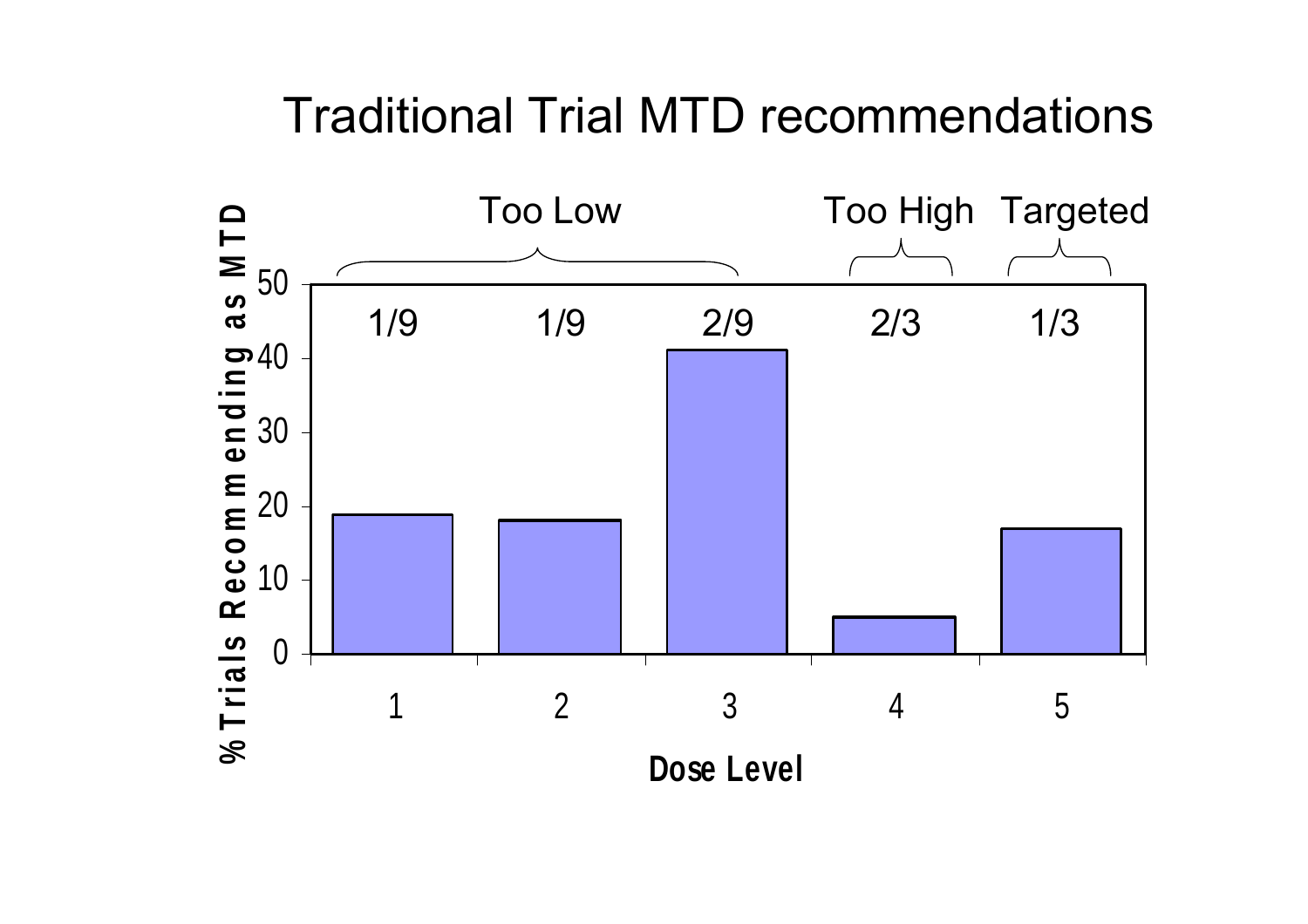#### 2D CRM MTD recommendations



**Do se L e v el**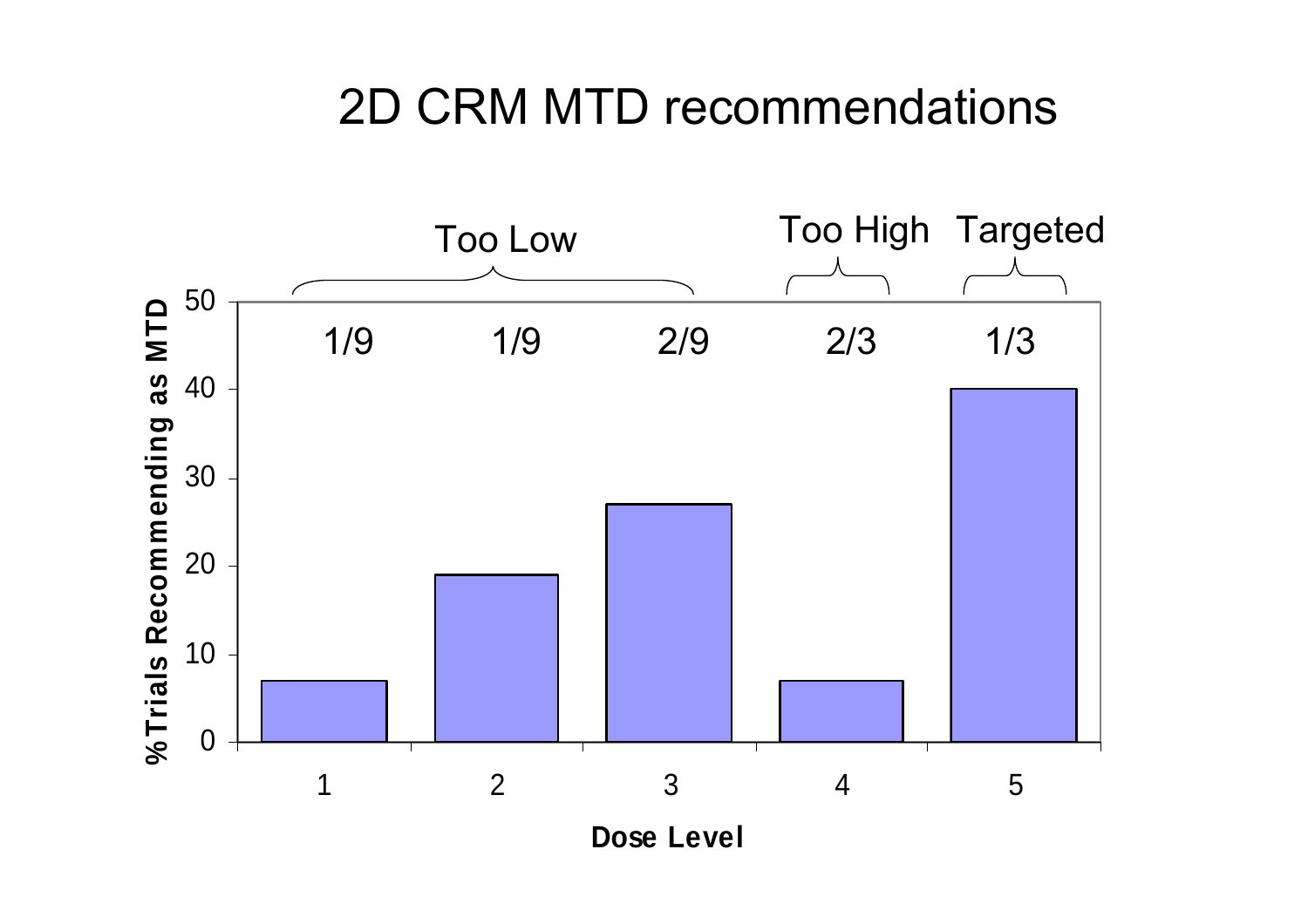#### Patient allocation with Traditional Design

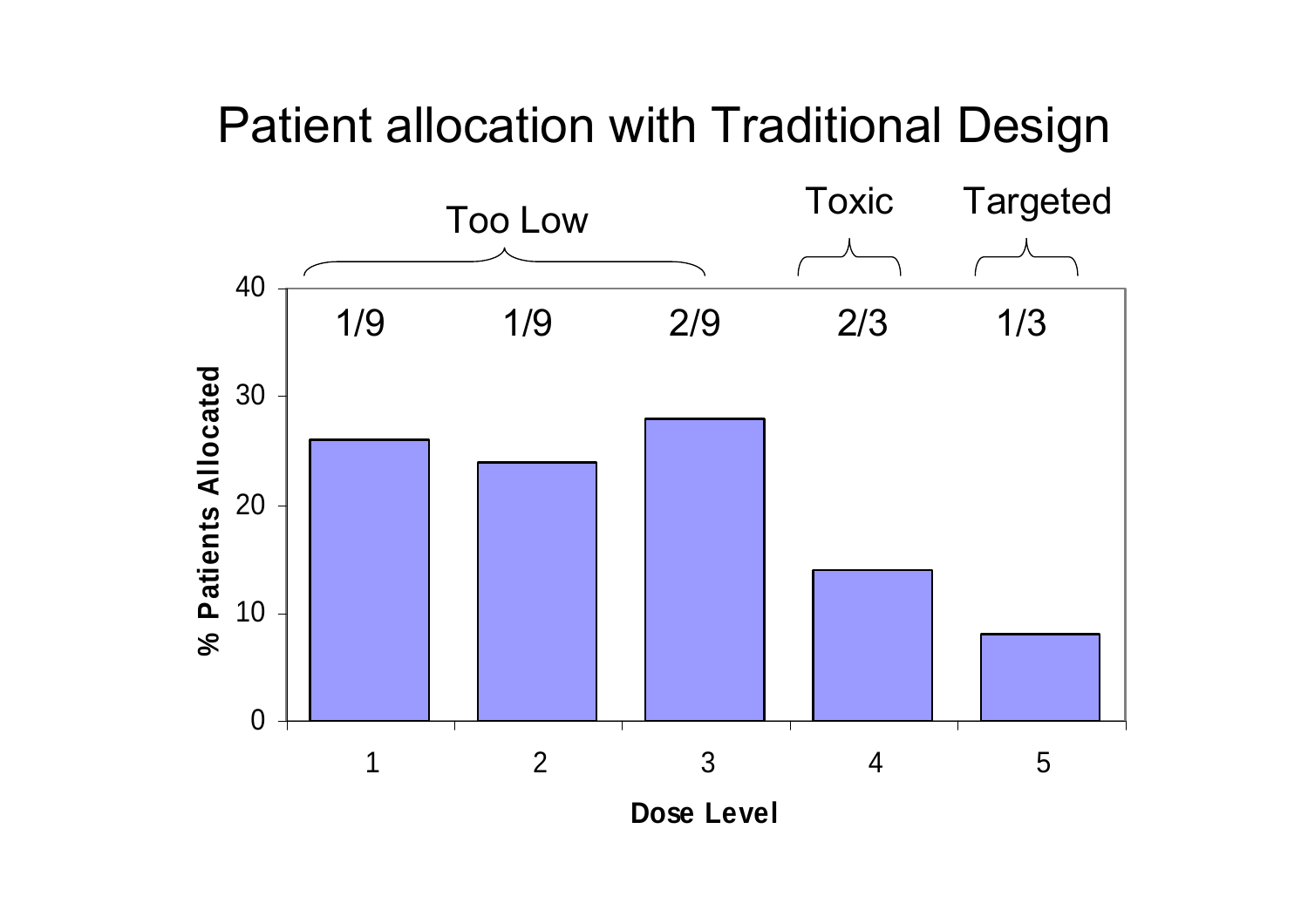### Patient allocation with 2D CRM

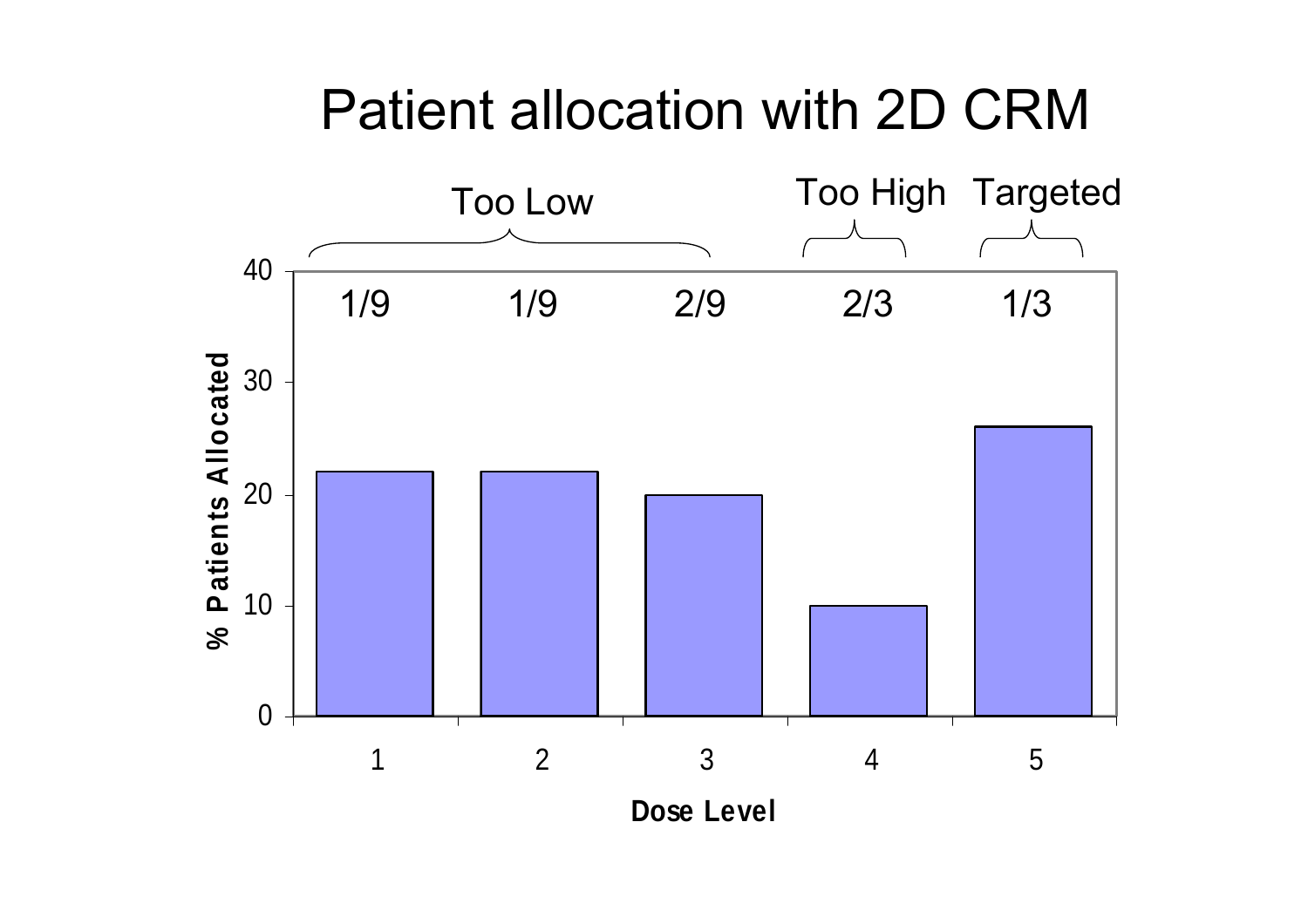### Simulation inference

- Only 2 doses that are not ordered in one dimension, yet MTD estimates improved by acknowledging dimensionality.
- The 2D CRM treats more patients at the eventual MTD - and fewer at toxic doses
- Stopping criterion would yield further improvements
- •The success of future trials is conditioned on the estimate of MTD in phase I trials…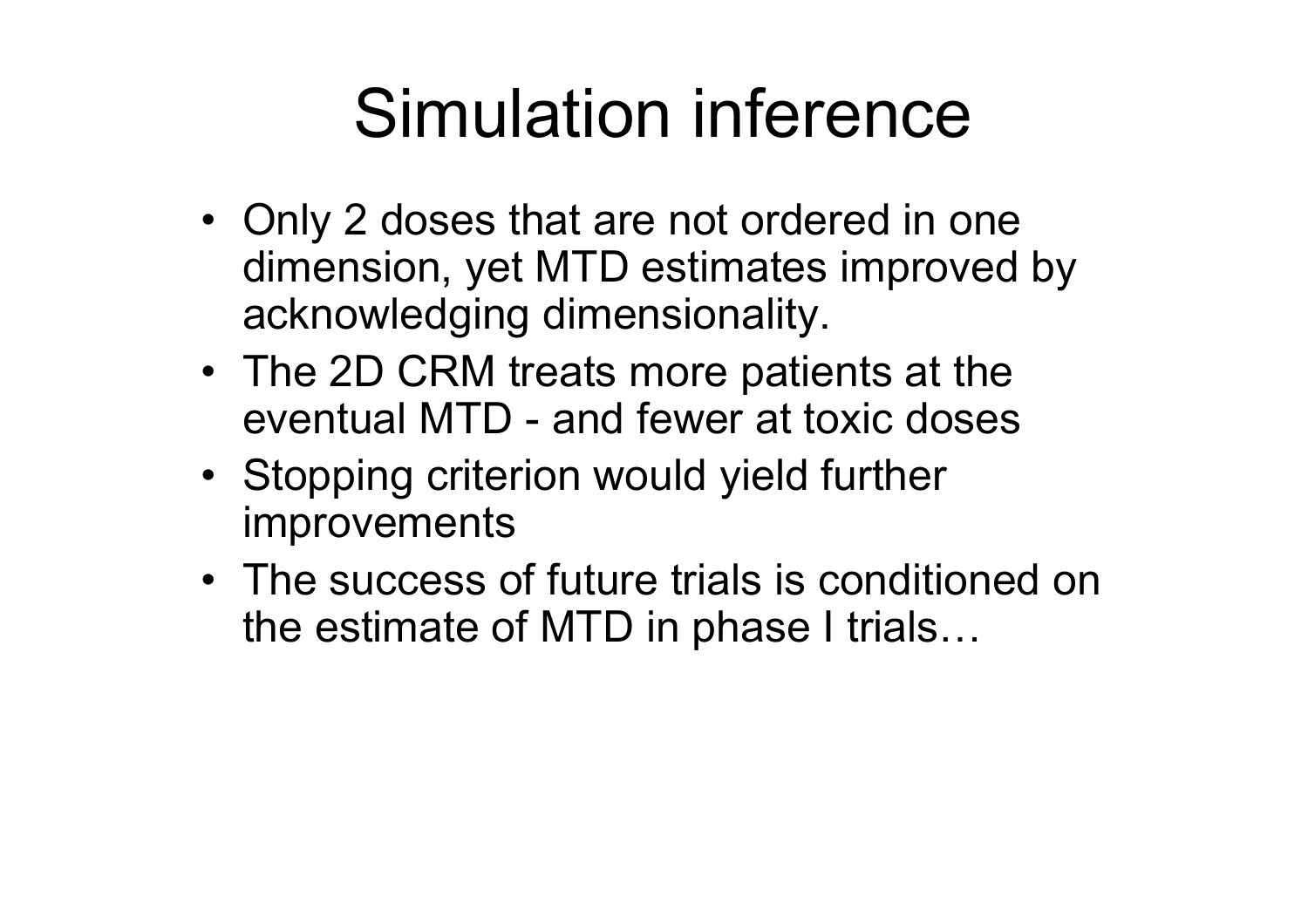# Novel agent combination trial

- Prospective implementation, so genuine 2D design.
- Multiple chains can share information and avoid "recruitment closure".
- Investigators Prof Hilary Calvert and Dr Chris Twelves provided priors for the dose levels.
- Initial simulations using priors led to modification of original design.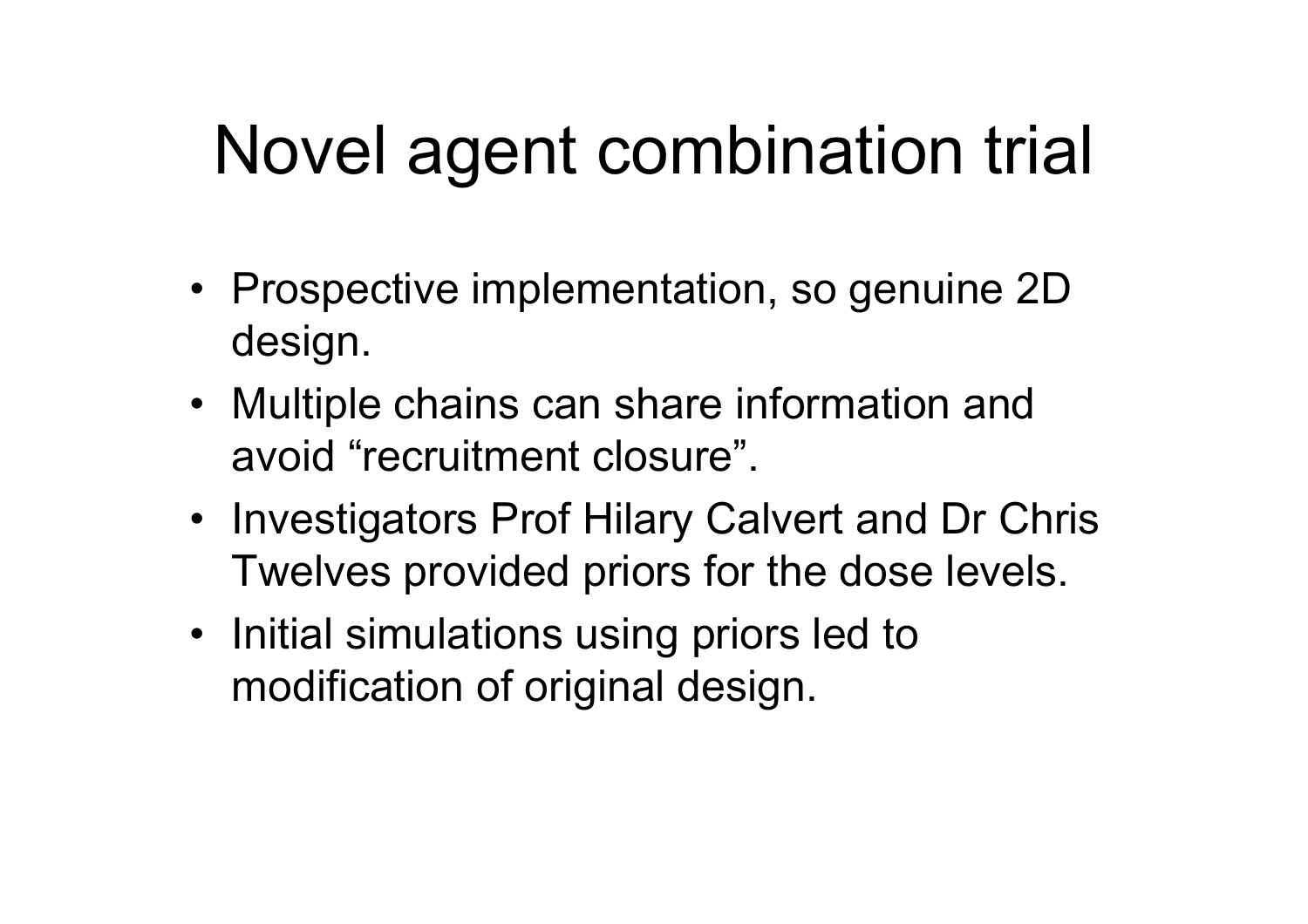| $%$ of<br><b>MTD</b> | 30% | 40% | 50% | 60% | 70% | 80% | 100<br>$\frac{0}{0}$ |
|----------------------|-----|-----|-----|-----|-----|-----|----------------------|
| 80%                  | out | out | out | out | out | out | out                  |
|                      | of  | of  | of  | of  | of  | of  | of                   |
|                      |     |     |     |     |     |     |                      |
| 100%                 | out | out | out | out | out | out | out                  |
|                      | of  | of  | of  | of  | of  | of  | of                   |

#### **Table: Registration of prior expectation that DLT will occur at that dose level**

Investigator:\_\_\_\_\_\_\_\_\_\_\_\_\_\_\_\_\_\_\_\_\_\_\_\_\_\_\_\_\_\_\_\_\_\_\_\_\_\_\_\_\_\_\_

Location:

Signature: \_\_\_\_\_\_\_\_\_\_\_\_\_\_\_\_\_\_

Date:

 $\overline{\phantom{a}}$  , where the contract of the contract of the contract of the contract of the contract of the contract of the contract of the contract of the contract of the contract of the contract of the contract of the contr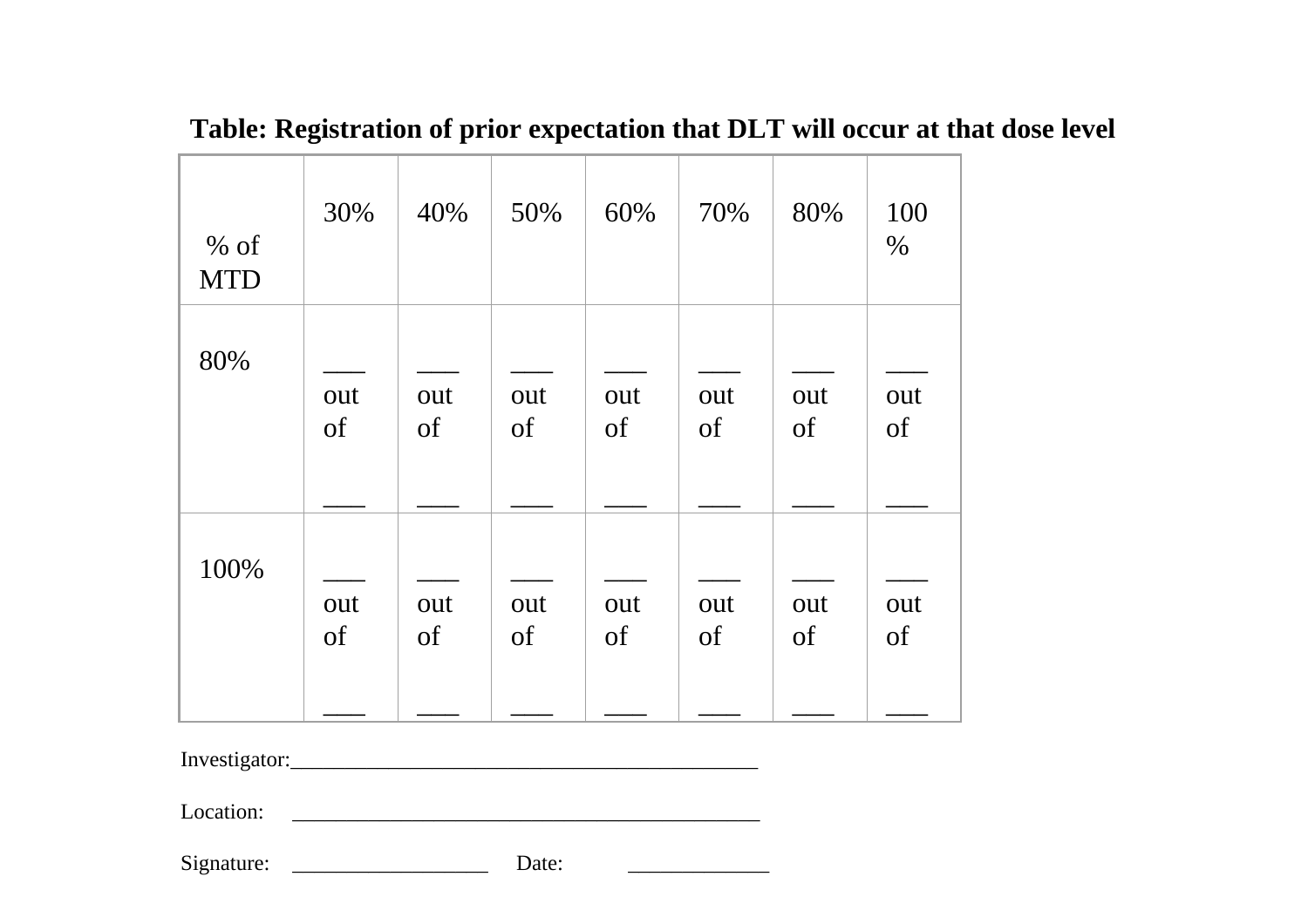- Survey results downweighted by a factor of 145, in order to to comply with the dose escalation scheme in the absence of toxicity.
- Hence, weightings only used relatively.

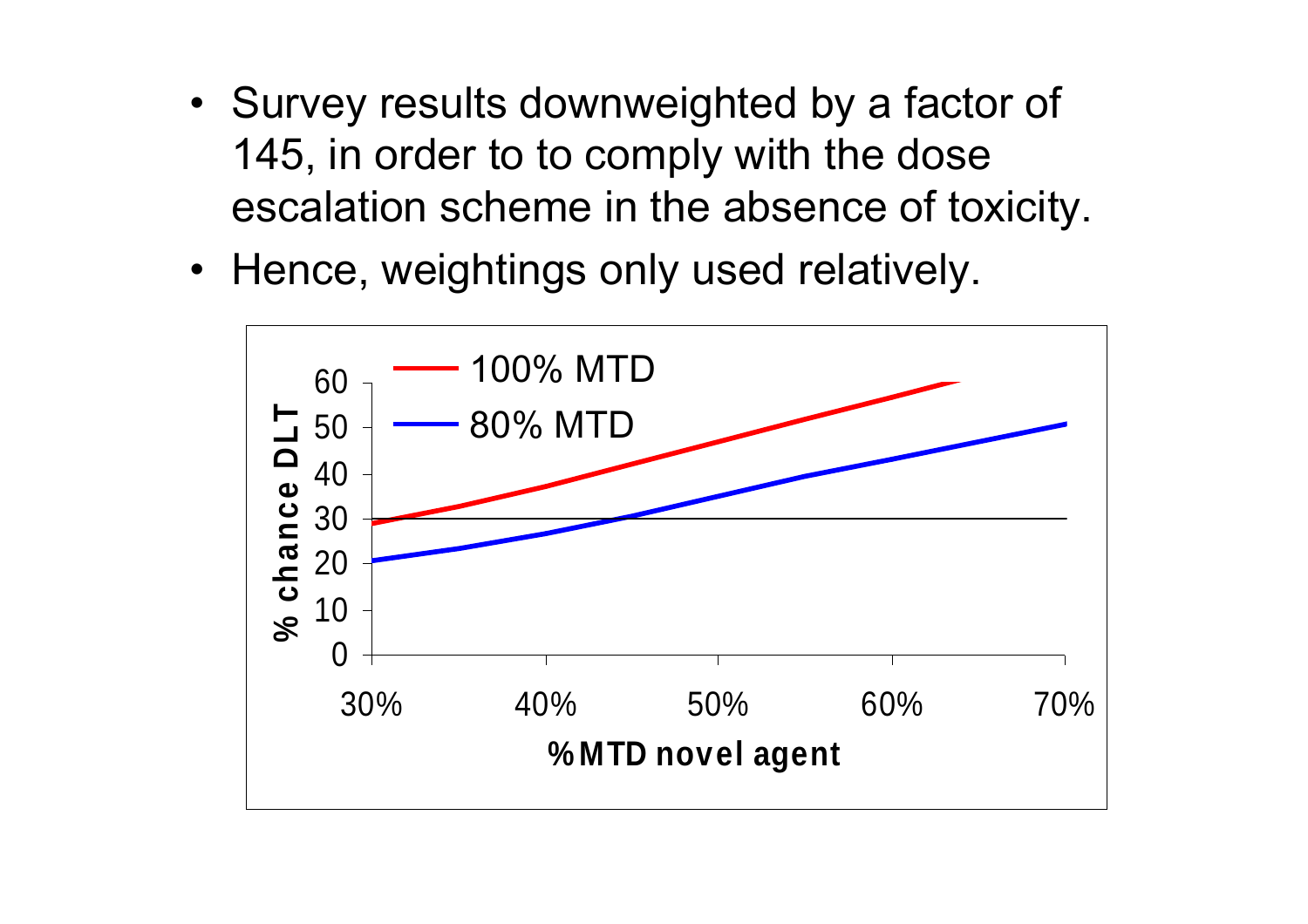July 2001 - 26th April 2002

| % MTD | 30 | 40 | 50            |  |
|-------|----|----|---------------|--|
|       |    |    | $0/3$   $0/3$ |  |
| 100   |    |    |               |  |

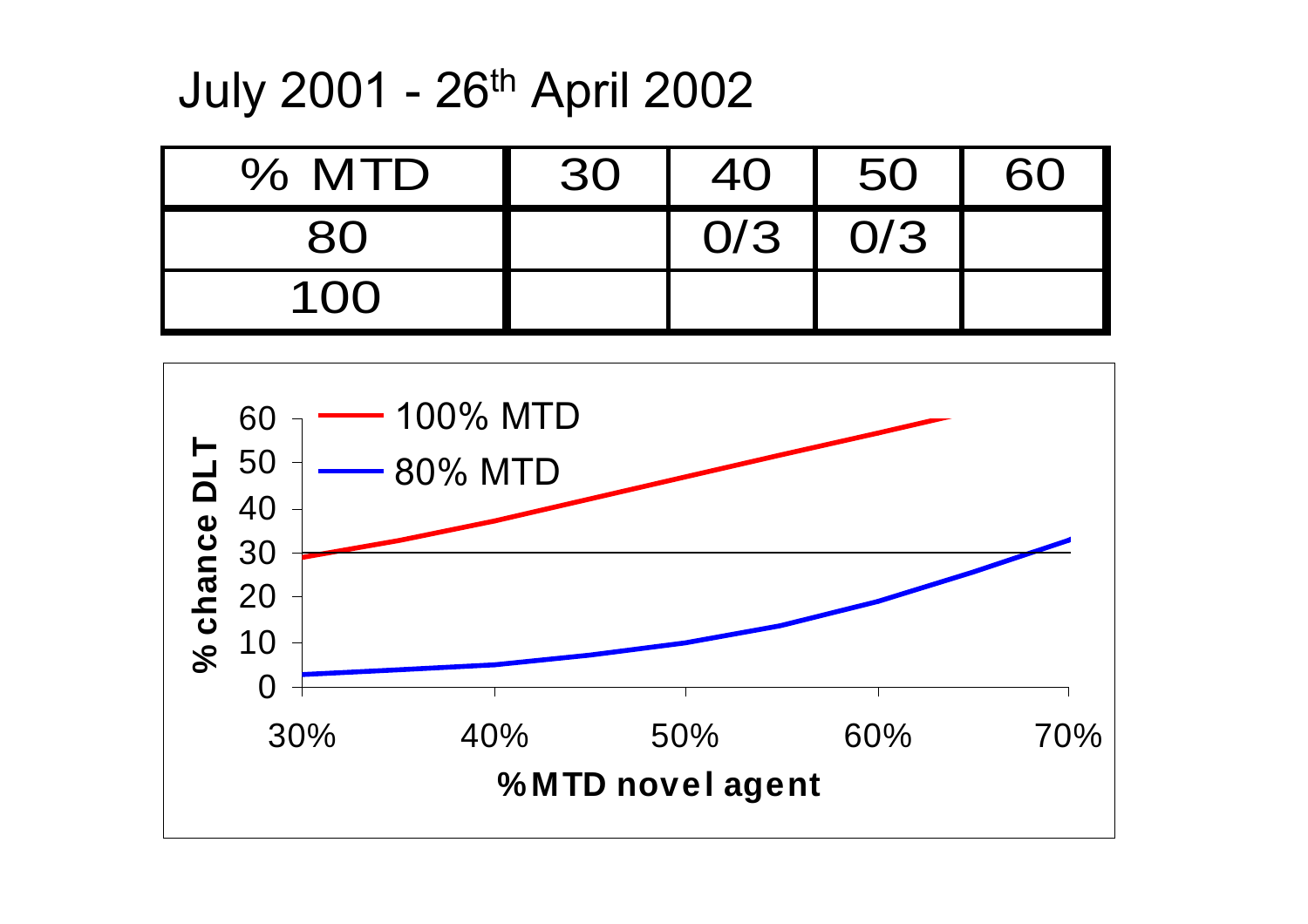13th June 2002

| % MTD | 30  | 40  | 50  | 60  |
|-------|-----|-----|-----|-----|
|       |     | O/3 | O/3 | 1/1 |
| 100   | O/1 |     |     |     |

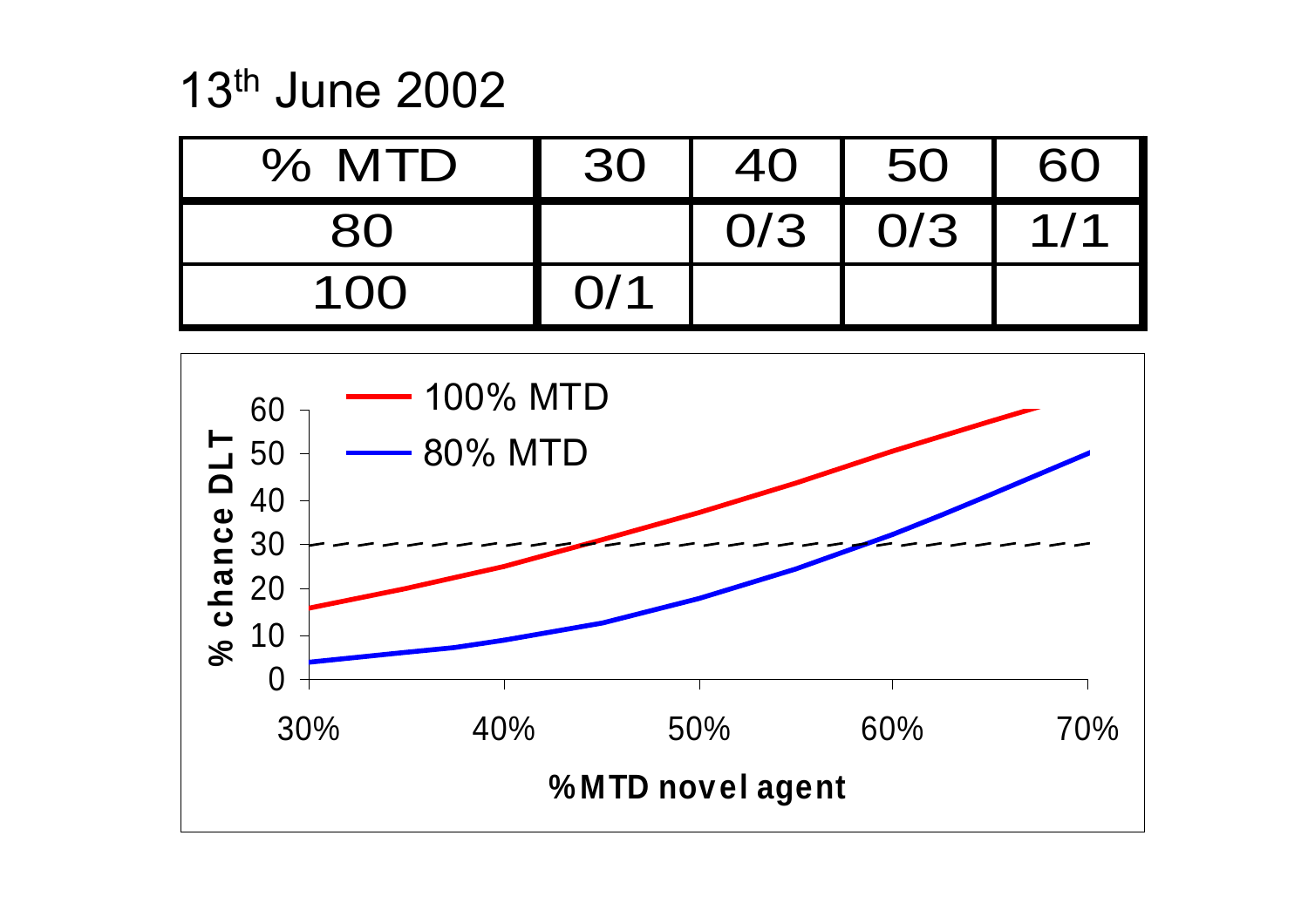18th July 2002



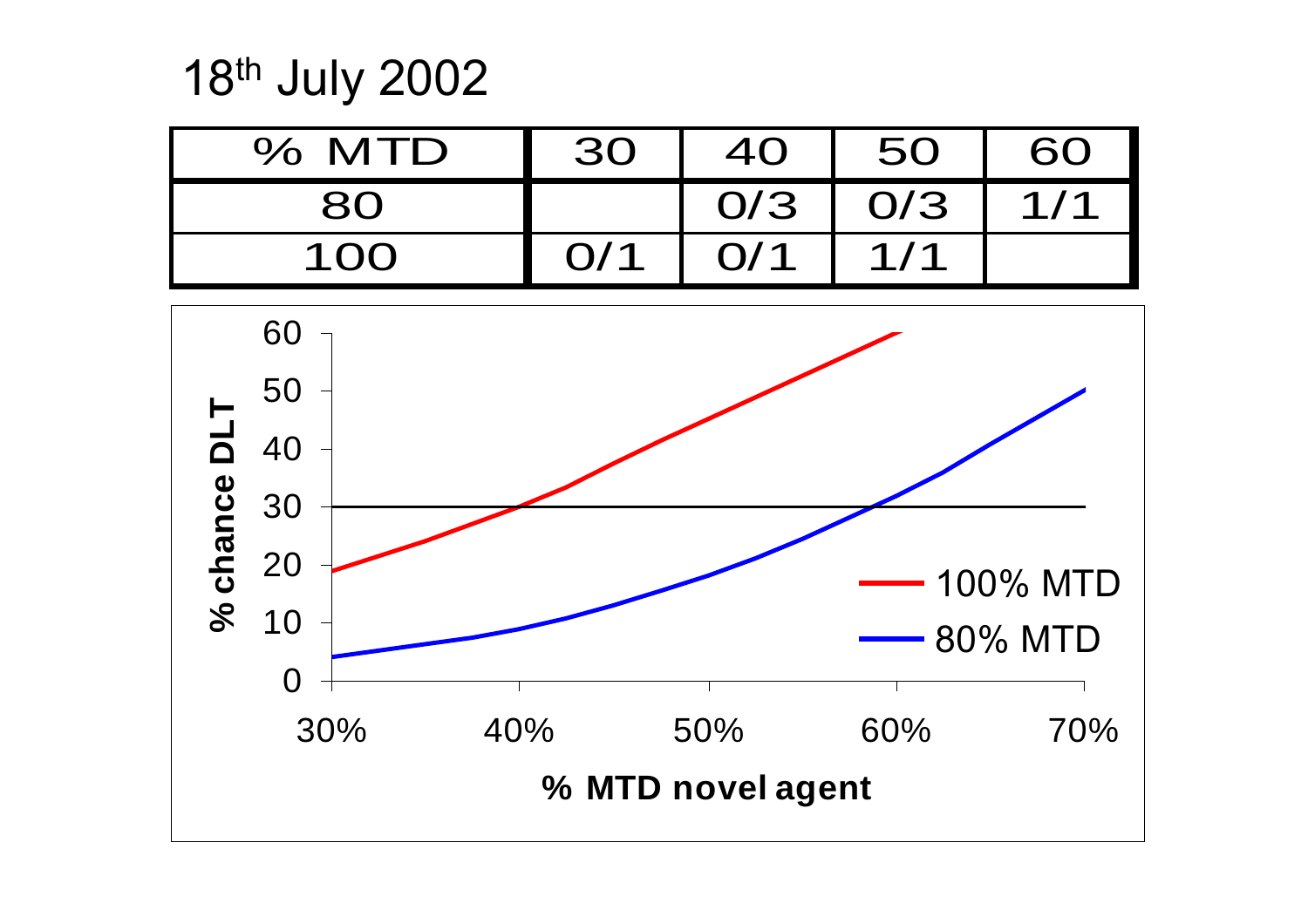23rd April 2003

| % MTD | 30  | 40   | 50  | 60  |
|-------|-----|------|-----|-----|
|       |     | .0/3 | O/3 | 2/5 |
| 100   | 0/1 | O/3  | 2/4 |     |